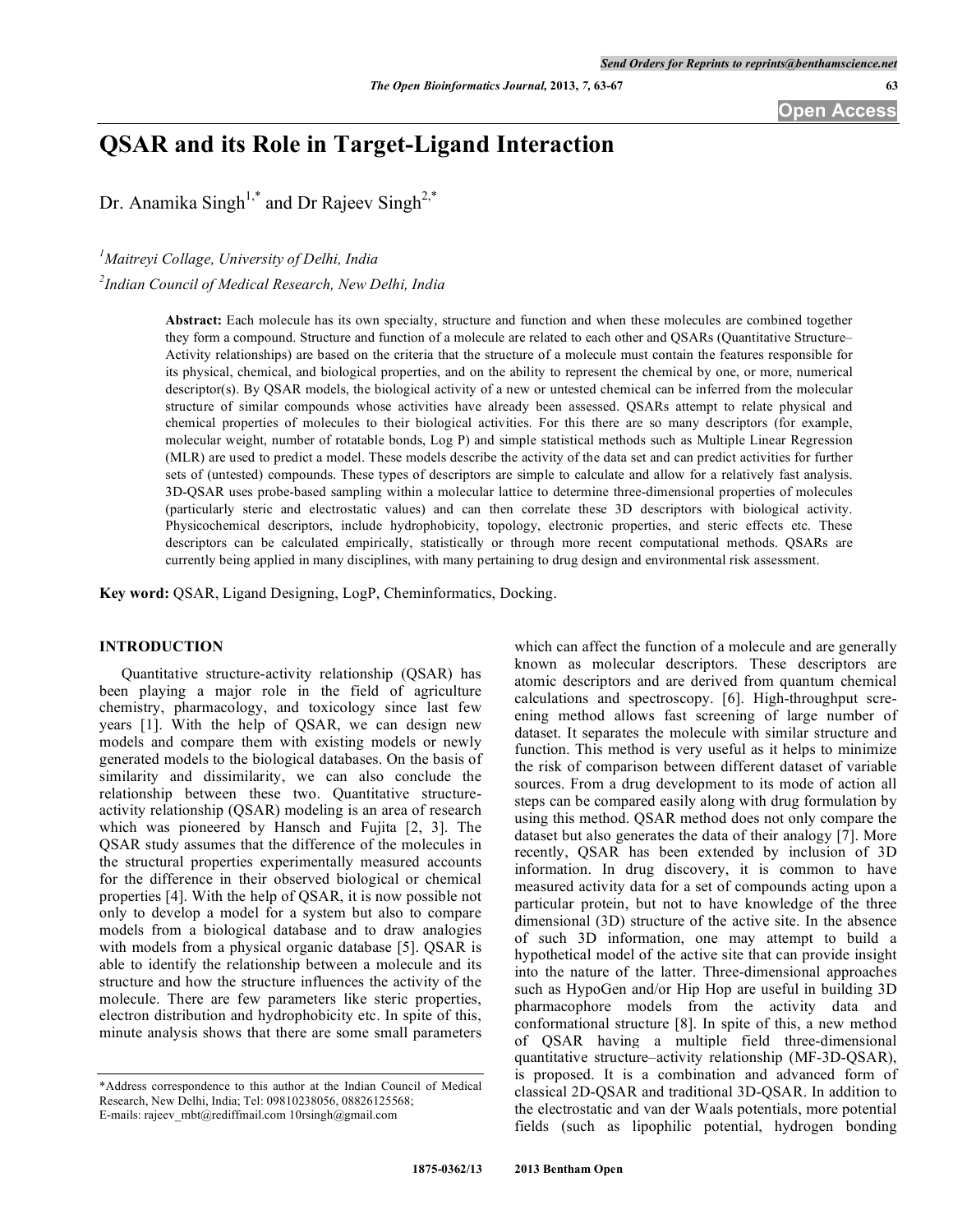potential, and non-thermodynamic factors) are integrated in the MF-3D-QSAR [9].

Highly predictive QSAR and CoMFA models are being developed using the technique of structure-based alignments. These models explain the protein-ligand interactions and are found consistent with the crystal structure of protein with ligand. CoMFA (Comparative Molecular Field Analysis) has become one of the most powerful tools for QSAR and drug design. In fact, CoMFA has been pioneered as a new paradigm of three-dimensional QSAR where the shapes, properties, etc. of molecules are related to specific molecular features (substituents etc.) and their spatial relationship. The qualitative information of CoMFA contour maps gives key features on not only the ligand-receptor interaction but also on the topology of the receptor. However comparative molecular field analysis (CoMFA) is critically dependent on the conformation and alignment criteria for molecules, and thus among the plethora of methods available for superimposition, the pharmacophoric alignments are considered to be the best [10-16]. Three-dimensional quantitative structure-activity relationship (3D-QSAR) programs such as the Hypo Gen module of Catalyst [17, 18], Phase [19], CoMFA [20] and CoMSIA [21] are available. These tools predict the three-dimensional alignments of molecules to quantitatively predict the activity of compounds, on the basis of QSAR models fitted to the activity of an aligned training set of molecules. Such 3D models are more easily interpretable than 2D descriptor or fingerprint-based QSAR models. It should also be possible to make connections from such activity models to structurebased design, either to add more information to overlays for the construction of a pharmacophore model [22, 23]. Quantitative structure–activity relationship (QSAR) represents an approach to correlate structural descriptors of compounds with their biological activities. Threedimensional quantitative structure activity–relationship (3D-QSAR) studies provide deeper insight into the mechanism of action of compounds that ultimately becomes of great importance in modification of the structure of compounds. In addition, 3D-QSAR also provides quantitative models, which permits prediction of activity of compounds prior to the synthesis. Self organizing molecular field analysis (SOMFA) is a novel 3D-QSAR methodology which has been developed by Robinson *et al.* [24].

A pharmacophoric hypothesis collects common features distributed in three-dimensional space representing groups in a molecule that participate in important interactions between drugs and their active sites. Hence a pharmacophore model provides crucial information about how well the common features of a subject molecule overlap with the hypothesis model. In addition, it also helps in the identification of the energetically reasonable conformation, which fits to the active site. Such characterized three-dimensional models convey important information in an intuitive manner. In addition to the standard steric and electronic field used in CoMFA, several types of fields have been evidenced in advanced CoMFA. These are, the hydrogen bonding fields, which are created by assigning energies equal to the steric cutoff energy to lattice points that are close to H-bond accepting or donating atoms, and the indicator fields, which are created by squaring the original field at each lattice point, with the retention of the sign of the original field. Also as an

alternative approach to the computation of molecular potential, the comparative molecular similarity indices analysis (CoMSIA) has been developed [25]. It is a simple and intuitive in concept and avoids the complex statistical tools and variable selection procedures favored by other methods. The method has similarities to both comparative molecular field analysis (CoMFA) and molecular similarity studies [26]. Like CoMFA, a grid-based approach is used; however, no probe interaction energies need to be calculated. Like the similarity methods, it has the intrinsic molecular properties, such as the molecular shape and electrostatic potential, which are used to develop QSAR models [27]. A SOMFA model could be based on any molecular property. In the present study, we have used molecular shape and electrostatic potentials. A successful 3D-QSAR model does not only help in better understanding of the structure–activity relationship of any class of compounds, but also provides researcher an insight at molecular level about lead compounds for further developments. The inherent simplicity of this method allows the possibility of aligning the training compounds as an integral part of the model derivation process and of aligning prediction compounds to optimize their predicted activities [28]. Recent studies in our laboratory have focused on refining the molecular architecture using 3D-QSAR SOMFA approach for designing and optimization of new inhibitors for various targets [29, 30].

Latest technologies of QSAR involve three different aspects.

**(1) Fragment based 2D QSAR (FB 2D-QSAR):** In this method, a drug candidate is first subjected to fragmentation into its components and then bioactivities of drug candidates are correlated with physicochemical properties of the molecular fragments through two sets of coefficients: one is for the physicochemical properties and the other for the molecular fragments [31]. FB-QSAR is used to predict the model of neuraminidase inhibitors for drug development against H5N1 influenza virus [32]. This method is also used to predict the new insights for dealing with the drug-resistant problem and designing effective adamantane-based anti-flue drugs for influenza A viruses [33].

**(2) Multiple field 3D QSAR (MF 3D QSAR):** It is based on comparative molecular field analysis (CoMFA) in which two sets of coefficients are involved: one is for the potential fields and the other for the Cartesian three dimensional grid points [31].

(**3) Amino Acid-Based Peptide Prediction (AABPP):** In this method, the biological activities of the peptides and proteins are correlated with the physicochemical properties of all or partial residues of the sequence through two sets of coefficients: one is for the physicochemical properties of amino acids and the other for the weight factors of the residues [31].

There is a clear cut limitation of QSAR as it can be onetask or one-target Quantitative Structure–Activity Relationships (ot-QSAR) that predict the biological activity of drugs against only one parasite species. Consequently, multi-tasking learning used to predict drugs activity against different species by a single model (mt-QSAR) becomes vitally important. The mt-QSARs offer a good opportunity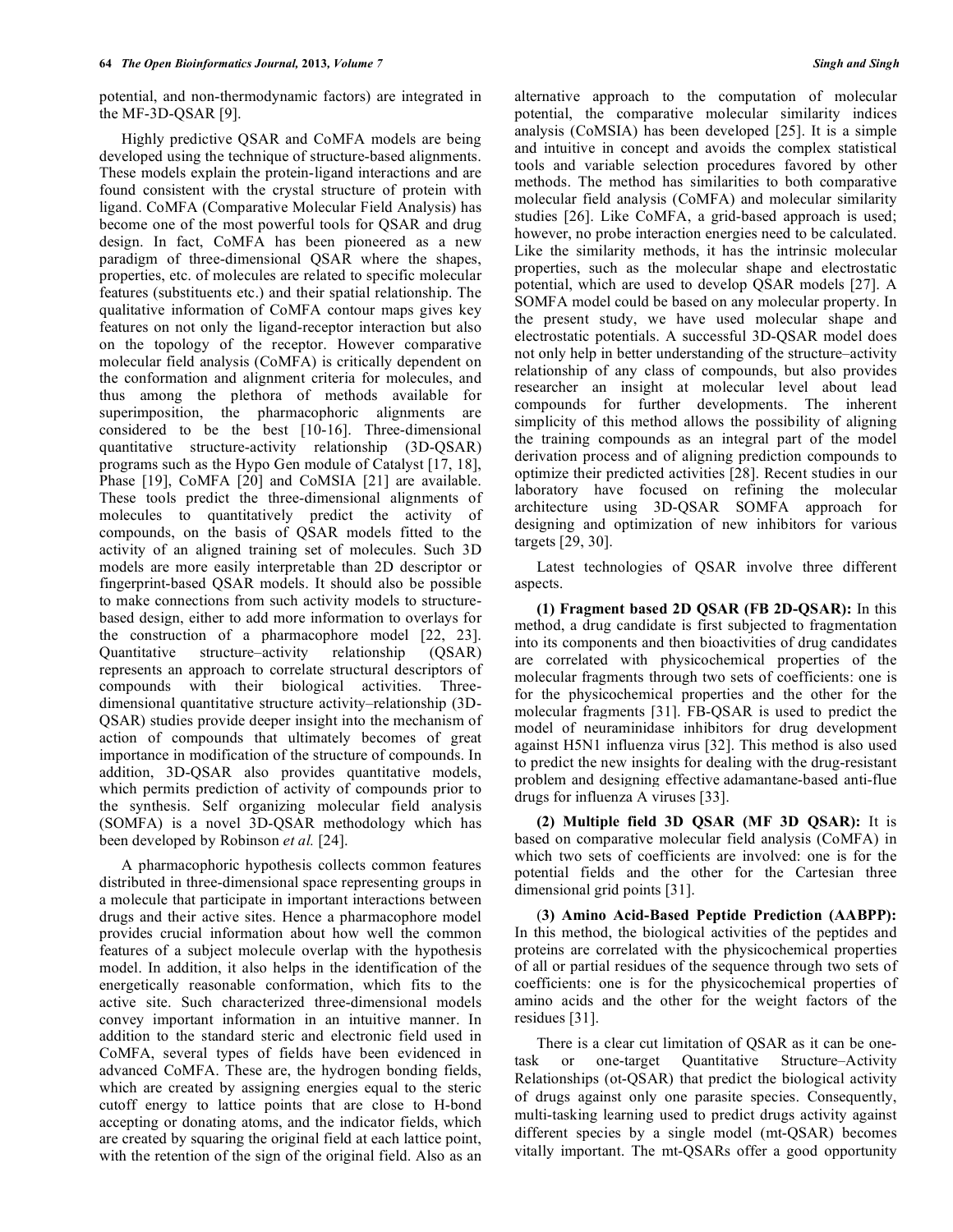(unpractical with ot-QSAR) to construct drug–drug similarity Complex Networks and to map the contribution of sub-structures to function for multiple species. Prado et al., in 2009 first tried to calculate probabilities of antiparasitic action of drugs against different parasites [34]. These mt-QSARs offer a good opportunity to construct drug-drug Complex Networks (CNs) that can be used to explore large and complex drug-viral species databases. mt-QSAR models are used to predict the antimicrobial activity against different fungi [35], bacteria [36] or parasite species [37, 38].

# **APPLICATIONS OF QSAR**

A normal QSAR analysis leads to formation of so many equations as it compares and generates a large number of dataset for biological systems. Hansch was the first to give an equation for drug-receptor interactions, in which he considered that electronic, steric, and hydrophobic contributions are the major factors which affect the interaction. Utilizing a nonlinear relationship between them and through pharmaco-kinetics, the drug-receptor interaction can be tracked at cellular level. Kubinyi proposed a bilinear model and supported the concept of delineation of drugreceptor interaction. Dihydrofolate reductases (DHFRs) and a-chymotrypsin interaction was studied in detail.

# **Isolated Receptor Interactions**

Dihydrofolate reductases (DHFRs) play an important role in protein, purine, and pyrimidine synthesis. They have a crystallographic structure and are able to form a binary and ternary complex. These specialties make the DHFRs as a successful target for some heterocyclic ligand like 2, 4 diamino-1,-3-diazapharmacophore [39].

# **Interactions at the Cellular Level**

QSAR analysis shows all the physico-chemical parameters involved in the studies at the cellular level and at it also tracks the pharmacokinetics. Cell culture method can also be performed to support the QSAR studies. Extensive QSAR studies have proved that 3-X-triazines possess toxic effect on few mammalian and bacterial cell lines [40, 41]. Cytotoxicity levels have been compared between murine leukemia cells (L1210/S) and methotrexate-resistant murine leukemia cells (L1210/R) and this comparison shows some difference among the both.

# **In Vivo Interactions**

QSAR helps to compare a large dataset with in a limited time and may also lead to heterogeneity and complexity of the data. Only few studies of QSAR have been carried out by generating a very small number of datasets [42]. The best example is an extensive study between renal and no renal clearance rates among few blockers. These blockers are eleven in numbers namely bufuralol, tolamolol, propranolol, alprenolol, oxprenolol, acebutol, timolol, metoprolol, prindolol, atenolol, and nadolol. All of these were compared and studied by QSAR [43].

# **Three Dimensional Pharmacophore Modeling of Human CYP17 Inhibitors**

Using the pharmacophore perception technique, a commonfeature pharmacophore model(s) was generated to explain the putative binding requirements for two classes of human CYP17 inhibitors (Potential Agents for Prostate Cancer Therapy**)**. Common chemical features in the steroid and nonsteroid human CYP17 enzyme inhibitors, as deduced by the Catalyst/HipHop program, are one to two hydrogen bond acceptors (HBAs) and three hydrophobic groups. For azolesteroidal ligands, the 3*'*-OH group of ring A and the N-3 group of the azole ring attached to ring D at C-17 act as hydrogen bond acceptors. A model that permits hydrogen bond interaction between the azole functionality on ring D and the enzyme is consistent with experimental deductions for type II CYP17 inhibitors where a sixth ligating atom interacts with Fe(II) of heme. In general, pharmacophore models derived for steroid and nonsteroidal compounds bear striking similarities to all azole sites mapping the HBA functionality and to three hydrophobic features describing the hydrophobic interactions between the ligands and the enzyme. Using the pharmacophore model derived for azolesteroidal inhibitors as a 3D search query against several 3D multi conformational Catalyst formatted databases, we identified several steroidal compounds with potential inhibition of this enzyme. Biological testing of some of these compounds showed low to high inhibitory potency against the human CYP17 enzyme. This shows the potential of our pharmacophore model in identifying new and potent CYP17 inhibitors. Further refinement of the model is in progress with a view to identify and optimize new leads [44].

#### **Potential Agents for Prostate Cancer Therapy**

From studies it has been identified in detail, the structural elements of naphthoquinone derivatives that are necessary for cytotoxic activity in the HL-60 cell line. The independent generation of a HypoGen pharmacophore model and a QSAR/CoMSIA model, using the alignment obtained with the former, has been shown to be a valuable tool for analysis. Highly active compounds, such as *beta*-cycled pyran-1, 2 naphthoquinones [0.1 *í*M< IC50 < 0.57 *í*M], contain four pharmacophoric features: three hydrogen-bond-acceptor groups and a hydrophobic region. These results provide the tools for the design and synthesis of new ligands with high predetermined activities.

Catalyst/HypoGen pharmacophore modeling approach and three-dimensional quantitative structure-activity relationship (3D-QSAR)/comparative molecular similarity indices analysis (CoMSIA) methods have been successfully applied to explain the cytotoxic activity of a set of 51 natural and synthesized naphthoquinone derivatives tested in human promyelocytic leukemia HL-60 cell line. The computational models have facilitated the identification of structural elements of the ligands that are essential for antitumoral properties. The four most salient features of the highly active *â*-cycled-pyran-1, 2-naphthoquinones [0.1 *í*M<IC50 <0.6 *í*M] are the hydrogen-bond interactions of the carbonyl groups at C-1 (HBA1) and C-2 (HBA2), the hydrogen bond interaction of the oxygen atom of the pyran ring (HBA3),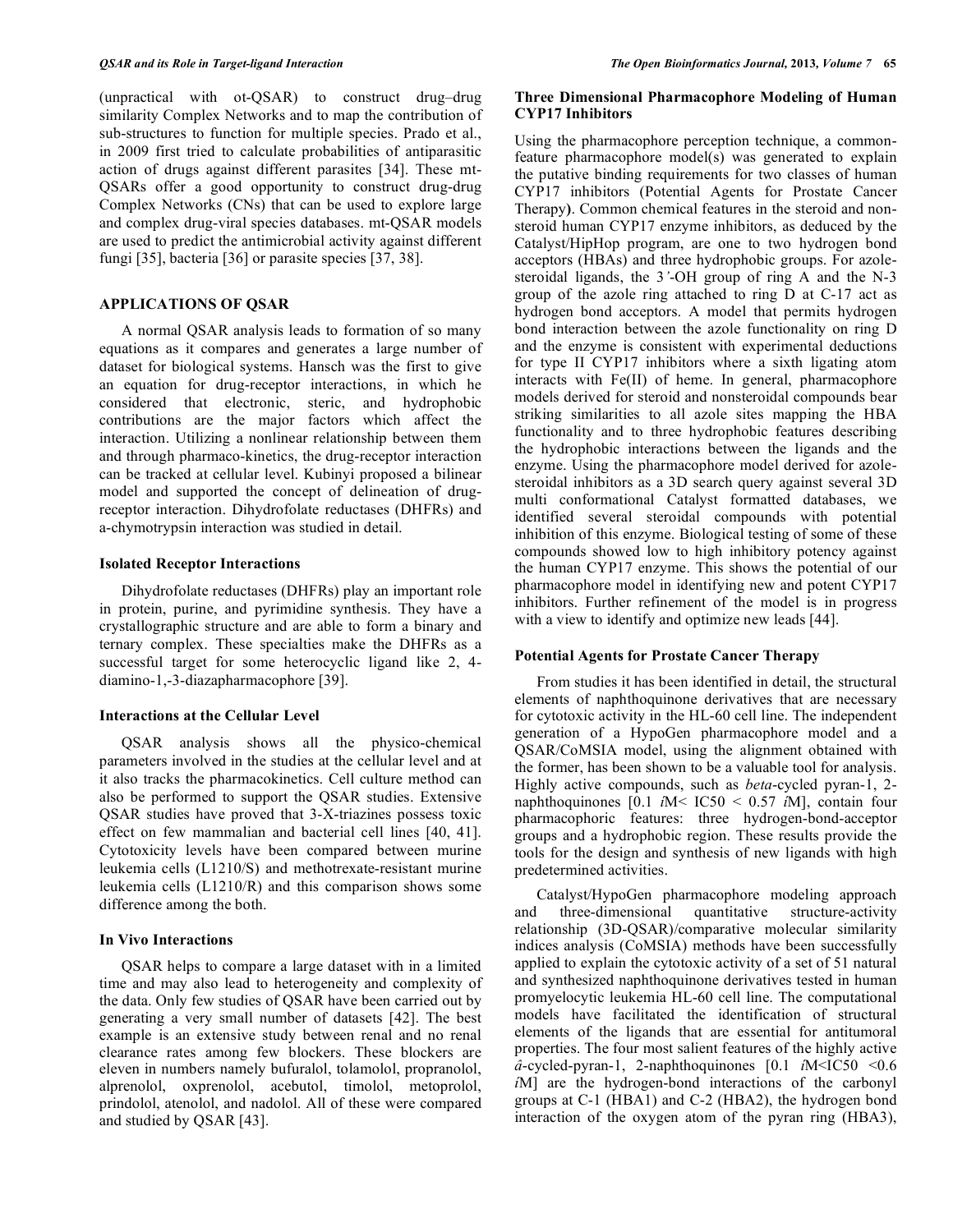and the interaction of methyl groups (HYD) at the pyran ring with a hydrophobic area at the receptor. The moderately active 1, 4-naphthoquinone derivatives accurately fulfill only three of these features. The results of our study provide a valuable tool in designing new and more potent cytotoxic analogs [45].

# **QSAR and Pharmacophore Analysis on Amides Against Drug-Resistant**

A 3D pharmacophore model able to quantitatively predict inhibition constants was derived for a series of inhibitors of *Plasmodium falciparum* dihydrofolate reductase (PfDHFR), a validated target for anti-malarial therapy. The data set included 52 inhibitors, with 23 of these comprising the training set and 29 an external test set. The activity range, expressed as *K*i, of the training set molecules was from 0.3 to 11 300 nM. The 3D pharmacophore, generated with the HypoGen module of Catalyst 4.7, consisted of two hydrogen bond donors, one positive ionizable feature, one hydrophobic aliphatic feature, and one hydrophobic aromatic feature and provided a 3DQSAR model with a correlation coefficient of 0.954. Importantly, the type and spatial location of the chemical features encoded in the pharmacophore were in full agreement with the key binding interactions of PfDHFR inhibitors as previously established by molecular modeling and crystallography of enzyme-inhibitor complexes. The model was validated using several techniques, namely, Fisher's randomization test using Cat-Scramble, leave-oneout test to ensure that the QSAR model is not strictly dependent on one particular compound of the training set, and activity prediction in an external test set of compounds. In addition, the pharmacophore was able to correctly classify as active and inactive dihydrofolate reductase and aldose reductase inhibitors extracted from the MDDR database, respectively. This test was performed in order to challenge the predictive ability of the pharmacophore with two classes of inhibitors that target very different binding sites. Molecular diversity of the data sets was finally estimated by means of the Tanimoto approach. The results obtained provide confidence for the utility of the pharmacophore in the virtual screening of libraries and databases of compounds to discover novel PfDHFR inhibitors [46].

#### **QSAR Studies for Dynein, Pyrazole and their Derivatives**

Dea-Ayuela *et al.* have found new drug targets for the two species of Leshmania, *Leishmania infantum* and *Leishmania major*. Dyneins are important proteins and perform major function in the vital activities, such as motion of cilia and flagella, nuclear migration, organization of the mitotic spindle, and separation of chromosome during mitosis. Dea-Ayuela et al. have successfully identified *L. infantum* protein containing dynein heavy chain, and illustrated the potential use of the QSAR model as a complement to alignment tools [47]. Similarly quantum chemical and structure-based technique known as heuristic molecular lipophilicity potential (HMLP) method is used for alcohol dehydrogenase (LADH) studies of molecular family pyrazole and derivatives. The molecular lipophilic index LM, molecular hydrophilic index HM, lipophilic indices and hydrophilic indices of the substitutes (fragments) and atomic lipophilicity indices are constructed and used in QSAR study. HMLP indices are correlated with bioactivities of 18 pyrazole derivatives according to the 2D QSAR procedure [48].

# **CONFLICT OF INTEREST**

The authors confirm that this article content has no conflicts of interest.

### **ACKNOWLEDGEMENT**

Declared none.

#### **REFERNECES**

- [1] C. Hansch, and A. Leo, *Substituent constants for correlation analysis in chemistry and biology*. John Wiley & Sons: New York, 1979.
- [2] C. Hansch, and A. Leo, In Exploring QSAR: Fundamentals and applications in chemistry and biochemisry. American Chemical Society: Washington DC, 1995.
- [3] C. Hansch, and C. Selassie, *Quantitative structure-activity relationship-a historical perspective and the future.* Elsevier; Oxford, 2007.
- [4] V. E. Golender and E. R. Vorpagel, *In 3D-QSAR in drug design: Theory, methods, and application*. Kubinyi, H., Ed.; ESCOM Science Publishers: The Netherlands, 1993, p. 137.
- [5] C. Hansch, A. Kurup, R. Garg, and H. Gao, "Chem-bioinformatics and QSAR: a review of QSAR lacking positive hydrophobic terms", *Chem. Rev.*, vol. 101, p. 619, 2001.
- [6] D. J. Livingstone, "The characterization of chemical structures using molecular properties. A survey", *J. Chem. Info. Comput. Sci.,* vol. 40, pp. 195-209, 2000.
- [7] U. B. Pandey, and C. D. Nichols, "Human disease models in *Drosophila melanogaster* and the role of the fly in therapeutic drug discovery", *Pharmacol. Rev.*, vol. 63, pp. 2411-436, 2011.
- [8] E.M. Krovat, K.H. Fruhwirth, and T. Langer, "Pharmacophore Identification, in silico screening, and virtual library design for inhibitors of the human factor Xa", *J. Chem. Inf. Model.*, vol. 45, pp. 146-159. 2005.
- [9] Q. S. Du, R. B. Huang, Y. T. Wei, "Multiple field three dimensional quantitative structure-activity relationship (MF-3D-QSAR)", *J. Comput. Chem.*, vol. 29, pp. 211-219, 2008.
- [10] U. Norinder, "The alignment problem in 3D-QSAR: A combined approach using catalyst and a 3D-QSAR technique", *J. Chem. Inf. Model.*, vol. 45, 2005.
- [11] U. Norinder,. F. Sanz, J. Giraldo, and F. Manaut, Eds., *The Alignment problem in 3D-QSAR: A combined approach using catalyst and a 3D-QSAR technique*, In: QSAR and molecular modeling: concepts, computational tools and biological applications. Prous Science Publishers: Barcelona, pp. 433-438, 1995.
- [12] R. Hoffmann, T. Langer, T. F. Sanz, J. Giraldo, F. Manaut, Eds., *Use of the catalyst program as a new alignment tool for 3D-QSAR. QSAR and molecular modelling: Concepts, computational tools and biological applications*. Prous Science Publishers: Barcelona, pp. 466-469, 1995.
- [13] S. F. Semus, "CoMFA: A field of dreams?" http://www.netsci.org/ Science/Compchem/feature11.html
- [14] T. Langer, and Hoffmann, R. D, "On the use of chemical functionbased alignments as input for 3D-QSAR". *J. Chem. Info. Comput. Sci.*, vol. 38, pp. 325-330, 1998.
- [15] R. Bureau, C. Daveu, I. Baglin, J. S. O. Santos, J.C. Lancelot, and S. Rault, "Association of two 3D QSAR analyses. Application to the study of partial agonist serotonin-3 ligands", *J. Chem. Info. Comput. Sci.*, vol. 41, pp. 815-823, 2001.
- [16] L. L. Zhu, T.J. Hou, L.R. Chen, and X.J. Xu, "3D QSAR analyses of novel tyrosine kinase inhibitors based on pharmacophore alignment". *J. Chem. Info. Comput. Sci.*, vol. 41, pp. 1032-1040, 2001.